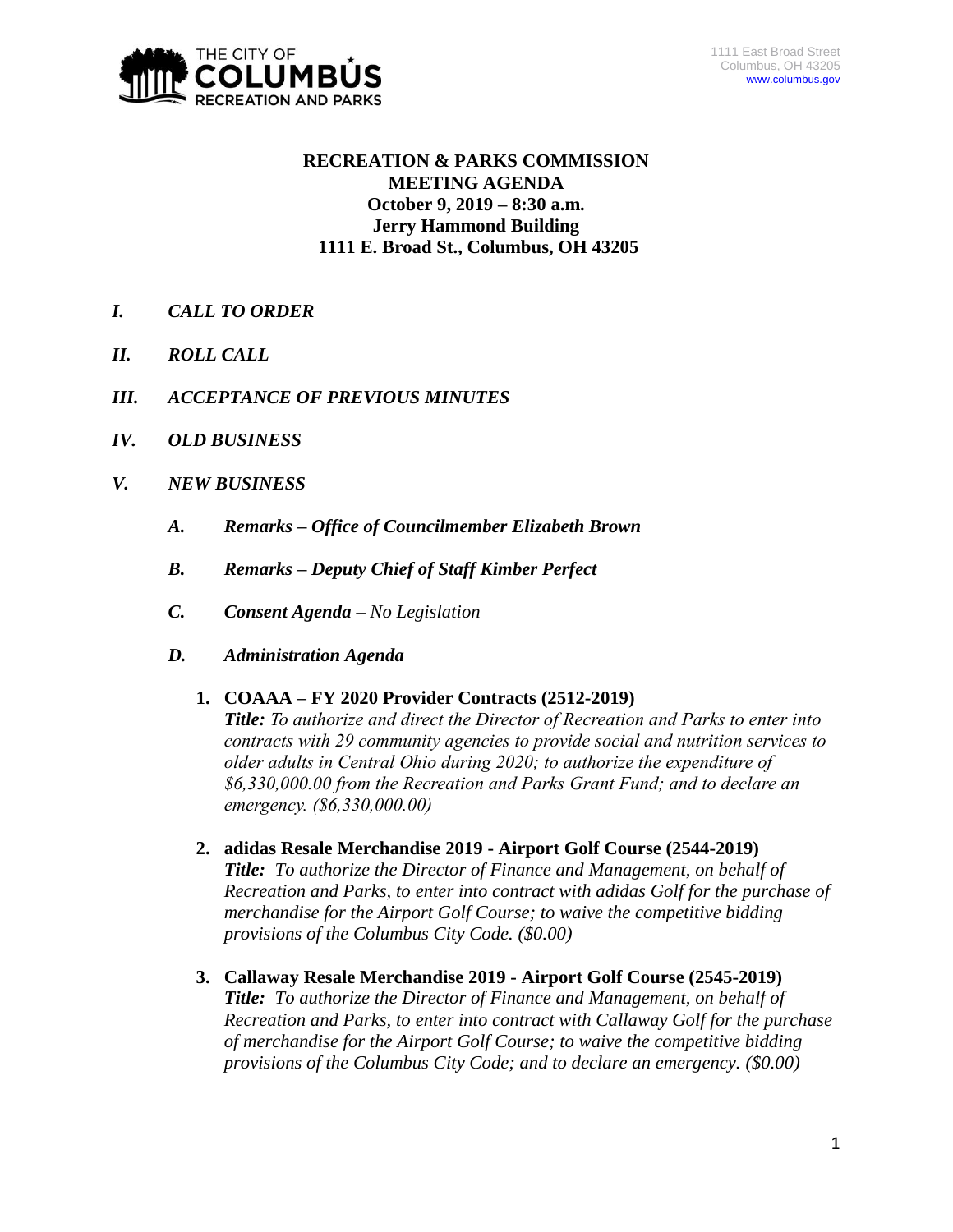

## **4. Franklin Park Conservatory – C.I.P. 2019 (2610-2019)**

*Title: To authorize and direct the Director of Recreation and Parks to enter into contract with Franklin Park Conservatory for the implementation of the Franklin Park Master Plan in the amount of \$500,000.00; to authorize the expenditure of \$500,000.00 from the Recreation and Parks Voted Bond Fund; and to declare an emergency. (\$500,000.00)*

## **5. Golf Pesticides 2019 (2611-2019)**

*Title: To authorize and direct the Director of Recreation and Parks to enter into contract with Harrell's, LLC; to authorize the expenditure in the amount of \$175,475.95 for the purchase of golf turf pesticides from the Recreation and Parks Operating fund; to waive the formal competitive bidding provisions of the Columbus City Code; and to declare an emergency. (\$175,475.95)*

## **6. Facilities CIP Auditors Certificate 2019-2020 (2612-2019)**

*Title: To authorize and direct the City Auditor to set up a certificate in the amount of \$250,000.00 for various expenditures for labor, materials, and equipment in conjunction with Recreation and Parks facility improvements; to authorize the expenditure of \$250,000.00 from the Recreation and Parks Voted Bond Fund; and to declare an emergency. (\$250,000.00)*

## **7. Emerald Ash Borer 2019 (2615-2019)**

*Title: To authorize and direct the Director of Recreation and Parks to enter into various contracts for management of the Emerald Ash Borer infestation; to authorize the amendment of the 2018 Capital Improvements Budget; to authorize the transfer of \$432,345.80 within the Recreation and Parks Voted Bond Fund; to establish an Auditor's Certificates in the amount of \$450,000.00; to authorize the expenditure of \$450,000.00 from the Recreation and Parks Voted Bond Fund; and to declare an emergency. (\$450,000.00)*

## **8. Golf CIP Auditors Certificate 2019 (2616-2019)**

*Title: To authorize and direct the City Auditor to set up a certificate in the amount of \$50,000.00 for various expenditures for labor, material, and equipment in conjunction with Recreation and Parks golf course improvements; to authorize the expenditure of \$50,000.00 from the Recreation and Parks Voted Bond Fund; and to declare an emergency. (\$50,000.00)*

**9. Acquisition & Asset Management CIP Auditors Certificate 2019 (2617-2019)** *Title: To authorize and direct the City Auditor to set up a certificate in the amount of \$70,000.00 for various expenditures related to property acquisitions and asset management services; to authorize the expenditure of \$70,000.00 from the Recreation and Parks Voted Bond Fund; and to declare an emergency. (\$70,000.00)*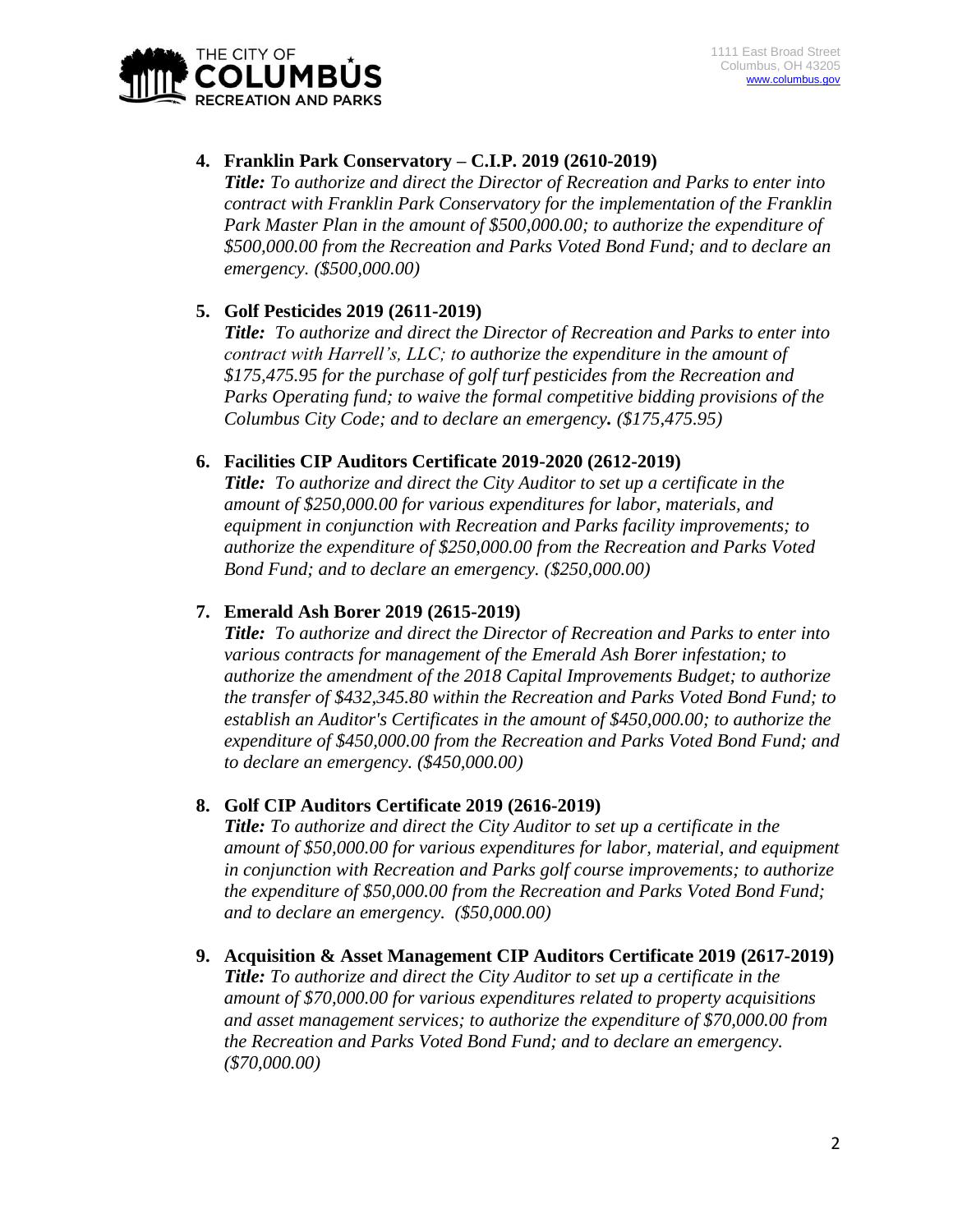

## **10. Professional Engineering Services 2019 (2618-2019)**

*Title: To authorize and direct the Director of Recreation and Parks to enter into contract with xpert Engineering, LLC for professional services associated with the creation of design standards and guidelines for the Recreation and Park's Facilities; to waive the formal competitive bidding provisions of the Columbus City Code; to authorize the expenditure of \$78,758.00 from the Recreation and Parks Voted Bond Fund; and to declare an emergency. (\$78,758.00)*

## **11. Site Furnishings 2019 (2619-2019)**

*Title: To authorize and direct the Director of Recreation and Parks to enter into with Builderscape, Inc. for the installation of 9 new benches and 6 new picnic style tables on concrete pads at Franklin Park, Hamilton Park, and Harrison Smith Park; to authorize the expenditure of \$70,150.00 from the Recreation and Parks Voted Bond Fund; and to declare an emergency. (\$70,150.00)*

#### **12. Golf Seeder 2019 (2620-2019)**

*Title: To authorize and direct the Director of Recreation and Parks to enter into an agreement with Reynolds Farm Equipment, Inc. for the purchase of a TURFCO Triwave 45 Overseeder; to authorize the expenditure of \$18,415.00 from the Recreation and Parks Voted Bond Fund; and to declare an emergency. (\$18,415.00)*

#### *E. Parks Maintenance & Operations Agenda*

#### **13. Parks Maintenance Equipment CIP Auditors Certificate 2019 (2612-2019)**

*Title: To authorize and direct the City Auditor to set up a certificate in the amount of \$250,000.00 for various expenditures for labor, materials, and equipment in conjunction with Recreation and Parks facility improvements; to authorize the expenditure of \$250,000.00 from the Recreation and Parks Voted Bond Fund; and to declare an emergency. (\$250,000.00)*

#### **14. Parks Maintenance CIP Equipment Purchase 2019 (2621-2019)**

*Title: To authorize and direct the Director of Recreation and Parks to authorize the expenditure of \$219,996.46 for the purchase of various pieces of equipment for Recreation and Parks maintenance; to authorize the expenditure of \$219,996.46 from the Recreation and Parks Voted Bond Fund; and to declare an emergency. (\$219,996.46)*

- *F. Recreation & Program Services Agenda – No Legislation*
- *G. Youth & Family Development Agenda – No Legislation*